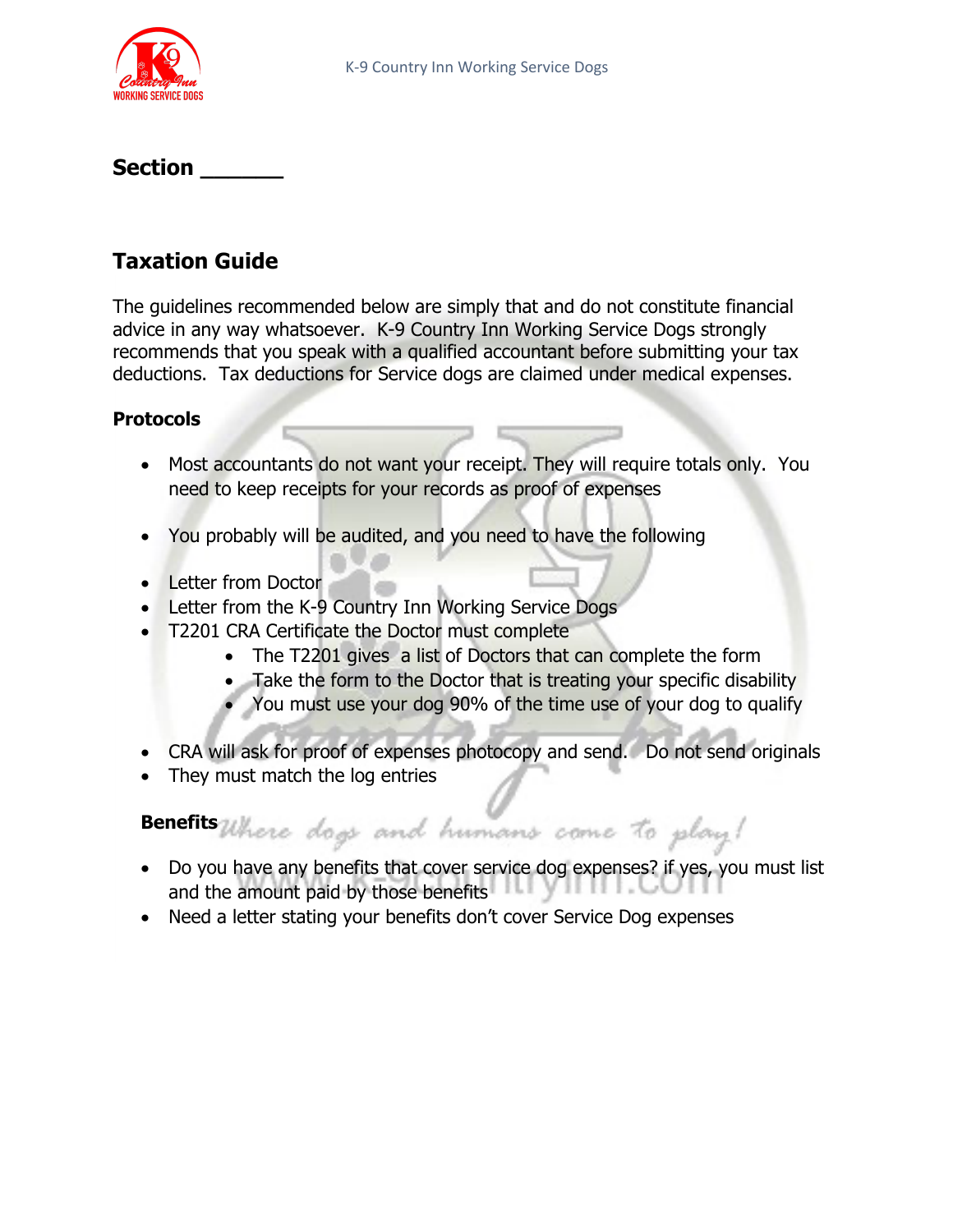

# **What can be claimed**

### **1. Purchase of dog**

#### **2. Vet bills**

- Medications
- Surgeries
- Checkups
- Meds
- Cones
- PJ 's

# **3. Equipment for your dog**

- Vests
- Boots
- Crates
- Beds
- Patches for vest
- Grooming brushes toys
- Potty bells
- Equipment for training
- Leashes
- Longlines
- Collars

# **4. Food**

- Kibble
- Treats
- Pocket pills
	-

### **5. Grooming**

- You do it
- Professional groomer
- Grooming tools
- Shampoo
- Sprays
- Nail clippers
- **Towels**